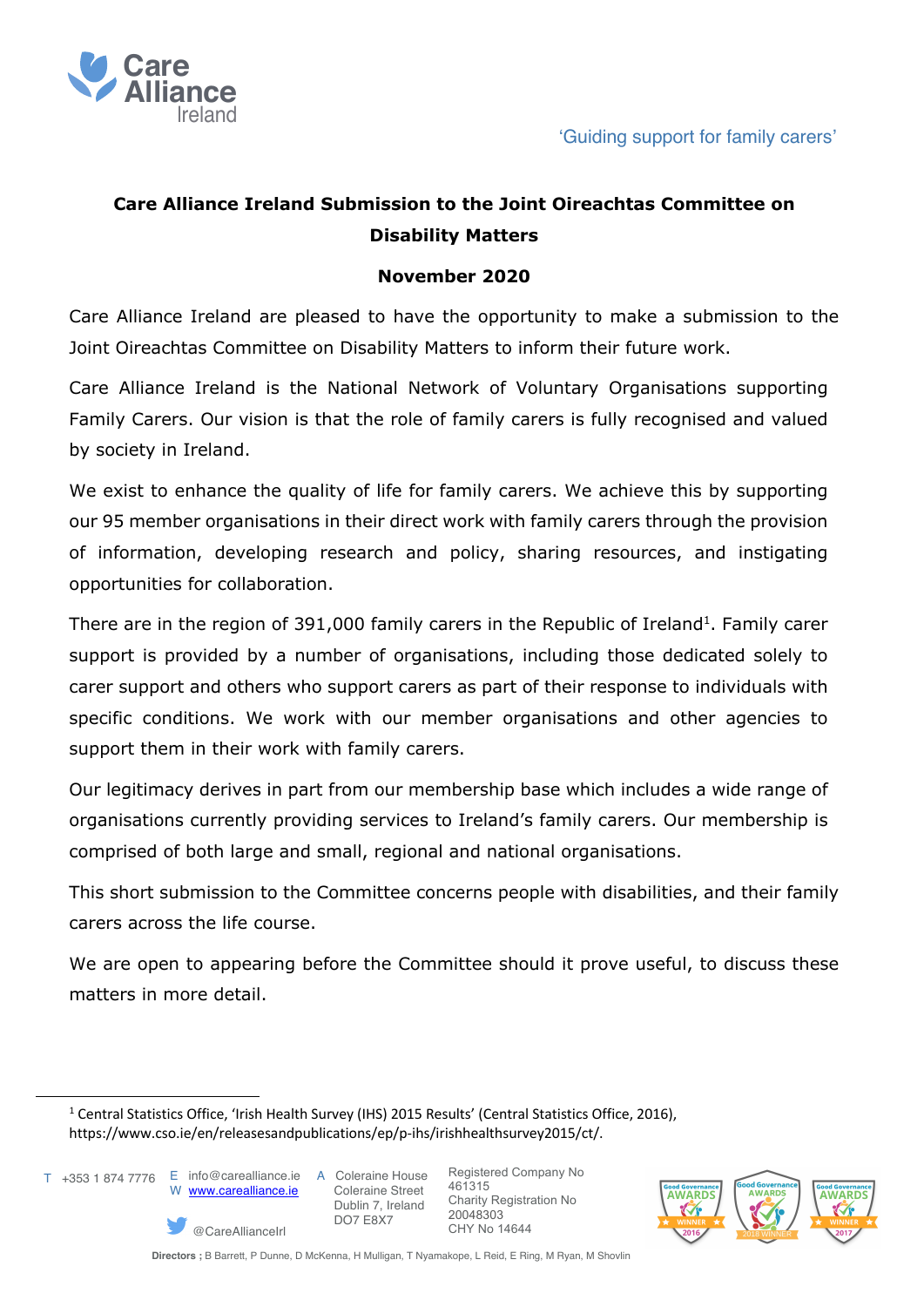

*Note: we have consulted with our membership whilst preparing this submission, however it should not be seen as a reflection of the views of each individual organisation. We have encouraged our members to make their own submissions, and anticipate that a number will do so.* 

## **Introduction**

Caring and disability are issues of relevance across the life-course, with varying levels of care and support received from family and friends across all ages. As such, there are family carers providing care for children, adults and older people with disabilities, along with family carers who themselves develop disabilities. Whilst it is not necessarily accurate to assume that all people with disabilities require significant levels of care, it is the case that many will. For others, the care and support provided by family members will be instrumental in maximising their independence.

Whilst the data is a few years old, we in Care Alliance asked family carers why the person they care for requires care (respondents could choose multiple reasons)<sup>2</sup>;

36.89% had a physical disability

31.07% had an intellectual disability

19.41% had an autism spectrum disorder

21.42% had a neurological condition such as Parkinsons or MS

30.10% had a long-term condition (such as stroke, diabetes asthma etc).

There are many thousands of family members of children and adults with disabilities who identify as family carers. These family members are looking for supports for their loved ones in education, health, social care, independent living and various other areas. They themselves may have a disability.

Care and disability are, as we in Care Alliance have long said, two sides of the same coin. There are many families, in particular families of those with significant, complex medical needs, who are struggling. We in Care Alliance Ireland are an umbrella body, with



@CareAllianceIrl

 Coleraine Street Dublin 7, Ireland DO7 E8X7



<sup>&</sup>lt;sup>2</sup> Zoe Hughes and Liam O'Sullivan, 'Defining and Profiling Family Carers: Reflections from Ireland', *International Journal of Care and Caring* 1, no. 3 (2017): 421–27.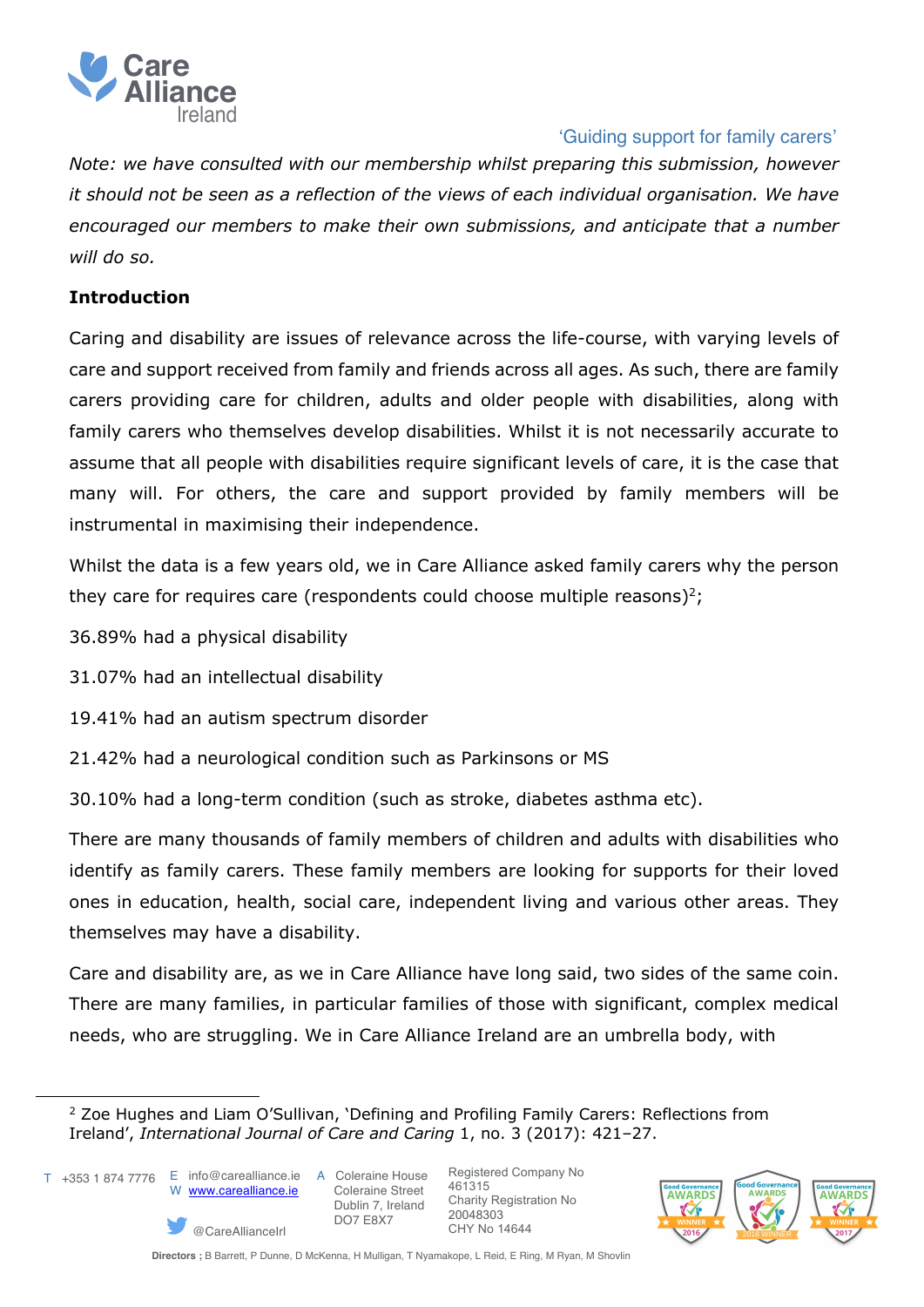

membership drawn from across the disability, mental health, ageing, addiction and community sectors<sup>3</sup>. Our membership comprises of most, if not all, the major disability not-for-profit groups and service providers including St. Michaels house, Cheshire Ireland, The Irish Wheelchair Association, DEBRA Ireland, Inclusion Ireland, and others. We partner each year with other organisations to deliver National Carers Week - the partners for 2020 included the Central Remedial Clinic, Acquired Brain Injury Ireland, the Disability Federation of Ireland, MS Ireland, St. Michaels House and Spina Bifida Hydrocephalus Ireland.

In the past, discussion of issues facing family carers has been seen to exist solely in the realm of older people and mental health – we call for an end to this siloing of policy and funding, and believe this Committee has to opportunity to discuss this as part of its upcoming programme of work.

### **Policy Disconnect**

For many years now we have been highlighting the lack of cohesion across governmental departments regarding caring and disability in particular. We appreciate that for many adults with disabilities, the language around caring can be problematic – and we acknowledge this tension as healthy. However, we have also found that this disconnect causes real policy challenges, which must be addressed<sup>4</sup>.

Family members provide core supports for people with disabilities across the lifespan – however in reviewing the current National Disability Inclusion Strategy (NDIS) this is not immediately apparent. In fact, there is only one mention of the word 'carer' in the entire strategy, and it is in reference to paid care workers in residential settings. There are two mentions of the word 'family'.

Whilst we agree that the focus of disability policy and services must remain the person with a disability, to remove the family carer from policy is unacceptable. It also directly

@CareAllianceIrl

T +353 1 874 7776 E info@carealliance.ie A Coleraine House

W www.carealliance.ie

 Coleraine Street Dublin 7, Ireland DO7 E8X7



<sup>3</sup> https://www.carealliance.ie/List-of-members

<sup>4</sup> Care Alliance Ireland, 'Disability and Family Carer Policy - Challenges and Responses.' (Care Alliance Ireland, 2017).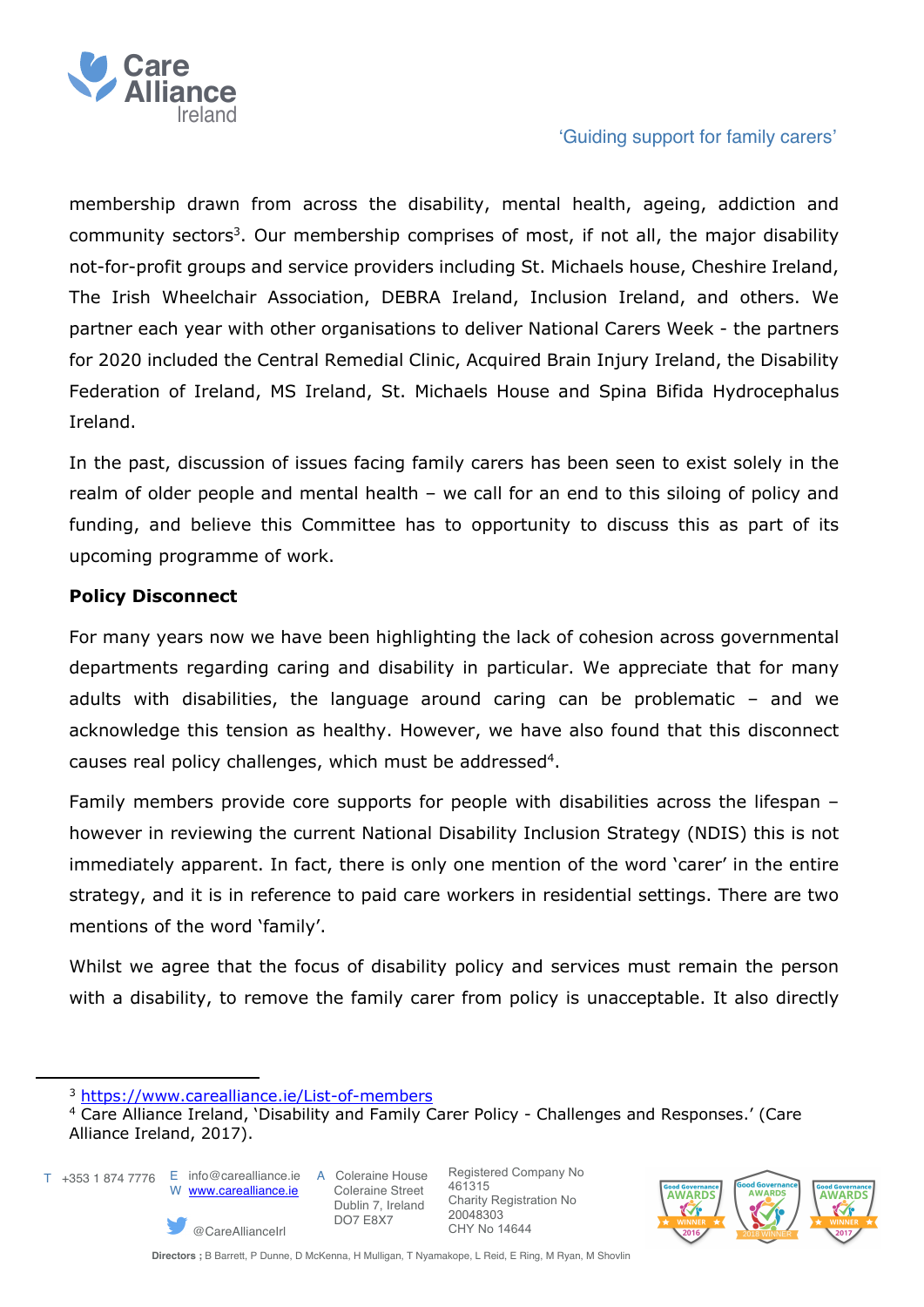

contradicts the National Carers Strategy, which includes in its vision statement the commitment that "*carers will be recognised and respected as key care partners*"5.

Across the scope of the NDIS, there are many instances where the goal of consultation with people with disabilities 'and their representatives' is included (for example Action 32, 33 etc.). However, it is unclear as to how families of people with disabilities are being included.

A consistent concern which many of our member organisations and families of people with considerable and multiple disabilities and cognitive impairments have, raised, is that overall, it seems like the majority of actions contained in the strategy, along with their ensuing actions, are specifically focussed on people with lower levels of intellectual disability in particular. The focus on decongregation, inclusive education etc. has meant that many families of people with significant extra support needs are left with little to no supports in the areas of independent living, education and pathways to work.

We believe that a core priority of policy must be to include family members of people with disabilities in a more meaningful way – in particular those families who support their members with disabilities to live at home, in the community. Whilst we support wholeheartedly the prioritisation of people with disability in policy, disability and family care and family support are two sides of the same coin. As so many adults with disabilities live at home, with family who support them, it is crucial to understand the family support needs as a whole, rather than the person with disability in isolation.

## **Conclusion**

In order to keep this submission short and concise, as requested by the Committee, we have refrained from including discussion of every individual issue facing family carers of people with disabilities, and indeed those family carers who they themselves have disabilities. These include the issue of the concerns of parent carers of adults with intellectual disabilities who they themselves may require care; the provision of supports and services for people with disabilities beyond those concerned primarily with employment and independent living; issues relating to transport and housing; and others.

T +353 1 874 7776 E info@carealliance.ie A Coleraine House

W www.carealliance.ie

@CareAllianceIrl

 Coleraine Street Dublin 7, Ireland DO7 E8X7



<sup>5</sup> Department of Health, 'The National Carers' Strategy' (Department of Health, 2012).